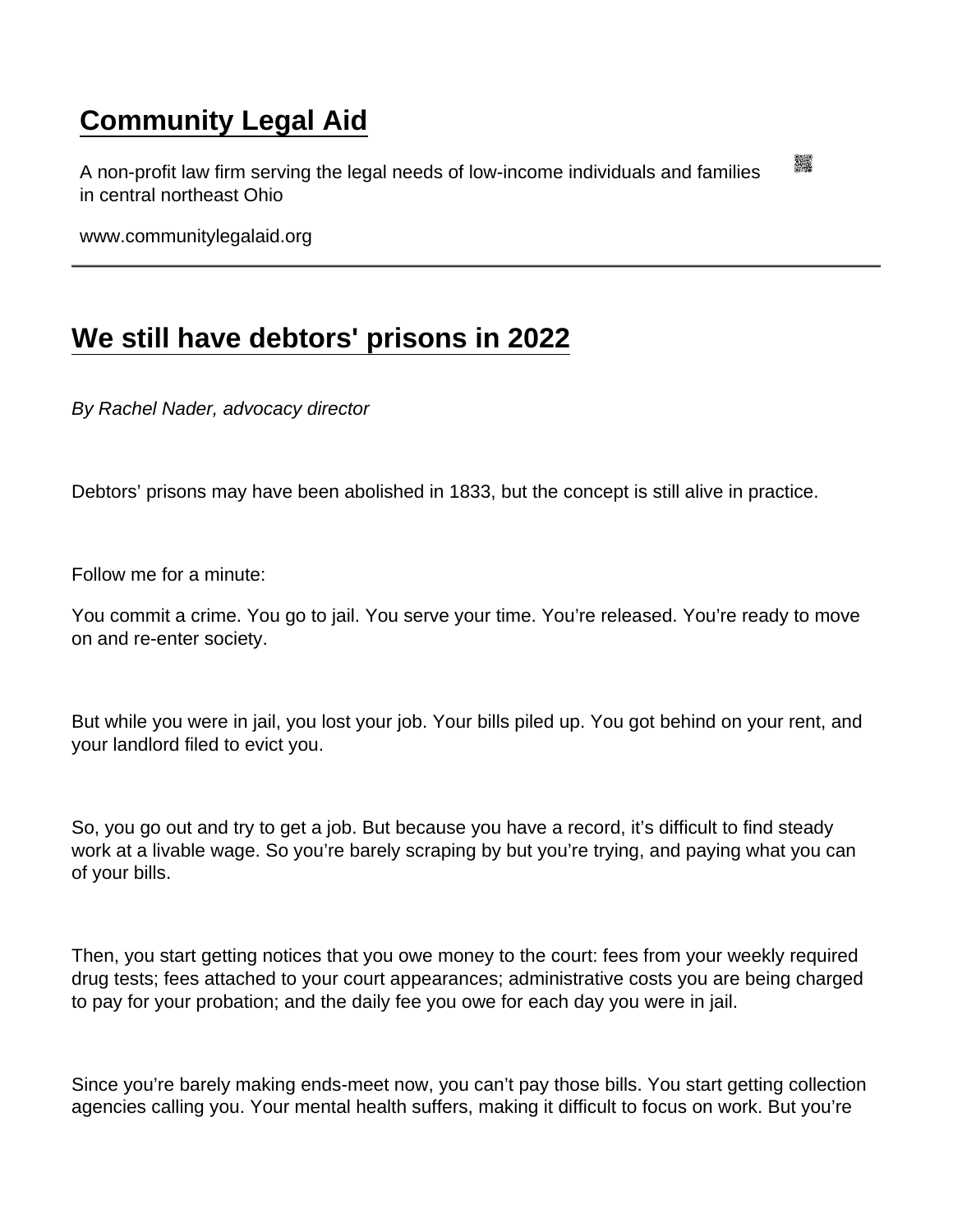trying. You're stressed to the max, but you're trying.

And then, because you have outstanding court debt, the court issues a block on your license, and you lose your driving privileges. So now, you have no reliable transportation to get to your job, which, of course, you lose.

But you have rent to pay and medication to buy, maybe children to feed. So you do the only thing you can think of: you drive with a suspended license, so that you can get to the next low-paying job you can find.

Then, one of a couple things happens. Either you eventually get so far behind that you can't catch up, you lose your home and end up drowning in debt. Or, you get caught driving with a suspended license, and you end up back in jail. And the whole cycle starts all over again.

This may seem like a no-win scenario, where there's no way out. But that's because there often is no way out.

It's a domino effect, and much like housing instability, it is both a cause and an effect of poverty.

Some may say, That's what you get. You shouldn't have broken the law. And at a surface level, that may seem like a reasonable response.

But should one mistake really define the rest of your life? Shouldn't you be able to learn from your lesson, then re-enter society and build a better future?

And consider this: people of color, and especially Black and Brown men, are more likely to go to jail for a crime they didn't commit than their white counterparts. In fact, while Black citizens make up roughly 13% of our country's population, they make up 47% percent of exoneres (people who have served time only to be proven innocent). Which means they are that much more likely to suffer the mental, emotional, and financial consequences of a prison sentence and have their entire lives upended and derailed, all for something they didn't do.